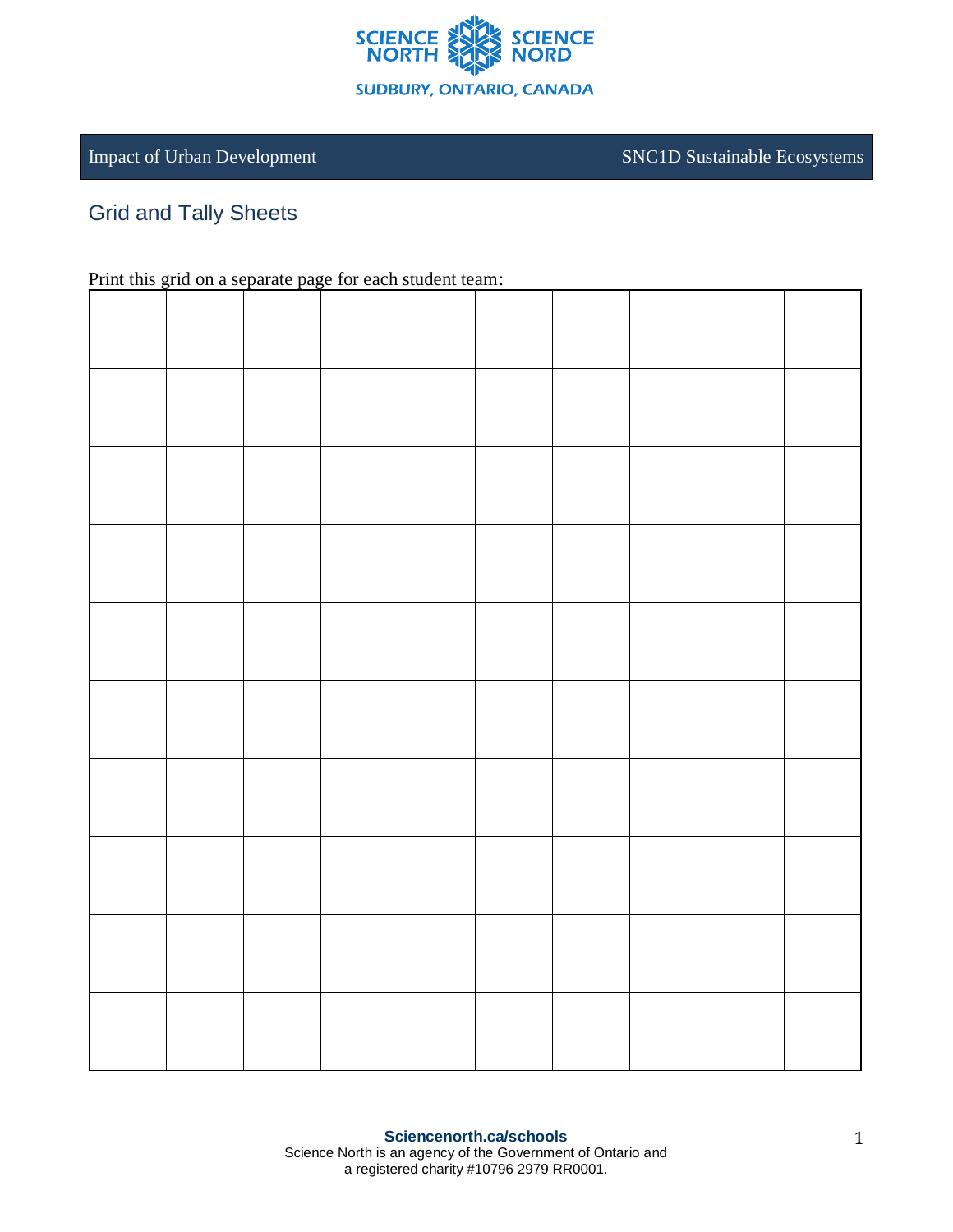

## **Modelling Tally Sheet:**

|                                                  | <b>Number of squares</b> |            |                   |                   |  |  |
|--------------------------------------------------|--------------------------|------------|-------------------|-------------------|--|--|
| <b>Types of Land</b>                             | Initial scenario         | Scenario 1 | <b>Scenario 2</b> | <b>Scenario 3</b> |  |  |
| <b>Forest</b>                                    |                          |            |                   |                   |  |  |
| <b>Protected Forest</b>                          | 0                        |            |                   |                   |  |  |
| Forest areas with more than 5 connected squares  |                          |            |                   |                   |  |  |
| <b>Fields</b>                                    |                          |            |                   |                   |  |  |
| <b>Protected fields</b>                          | 0                        |            |                   |                   |  |  |
| Field areas with more than 5 connected squares   |                          |            |                   |                   |  |  |
| <b>Wetlands</b>                                  |                          |            |                   |                   |  |  |
| Protected wetlands                               | $\mathbf 0$              |            |                   |                   |  |  |
| Wetland areas with more than 5 connected squares |                          |            |                   |                   |  |  |
| <b>Water</b>                                     |                          |            |                   |                   |  |  |
| Protected water                                  | $\mathbf 0$              |            |                   |                   |  |  |
| Industrial lands                                 | 0                        |            |                   |                   |  |  |
| <b>Residential lands</b>                         | 0                        |            |                   |                   |  |  |

| Income from economic activity:<br>(Number of Industrial land squares x \$10,000) |  |  |
|----------------------------------------------------------------------------------|--|--|
| Human population:<br>(Number of residential land squares x 100)                  |  |  |
| Biodiversity:<br>(Number of species that can survive in the scenario)            |  |  |